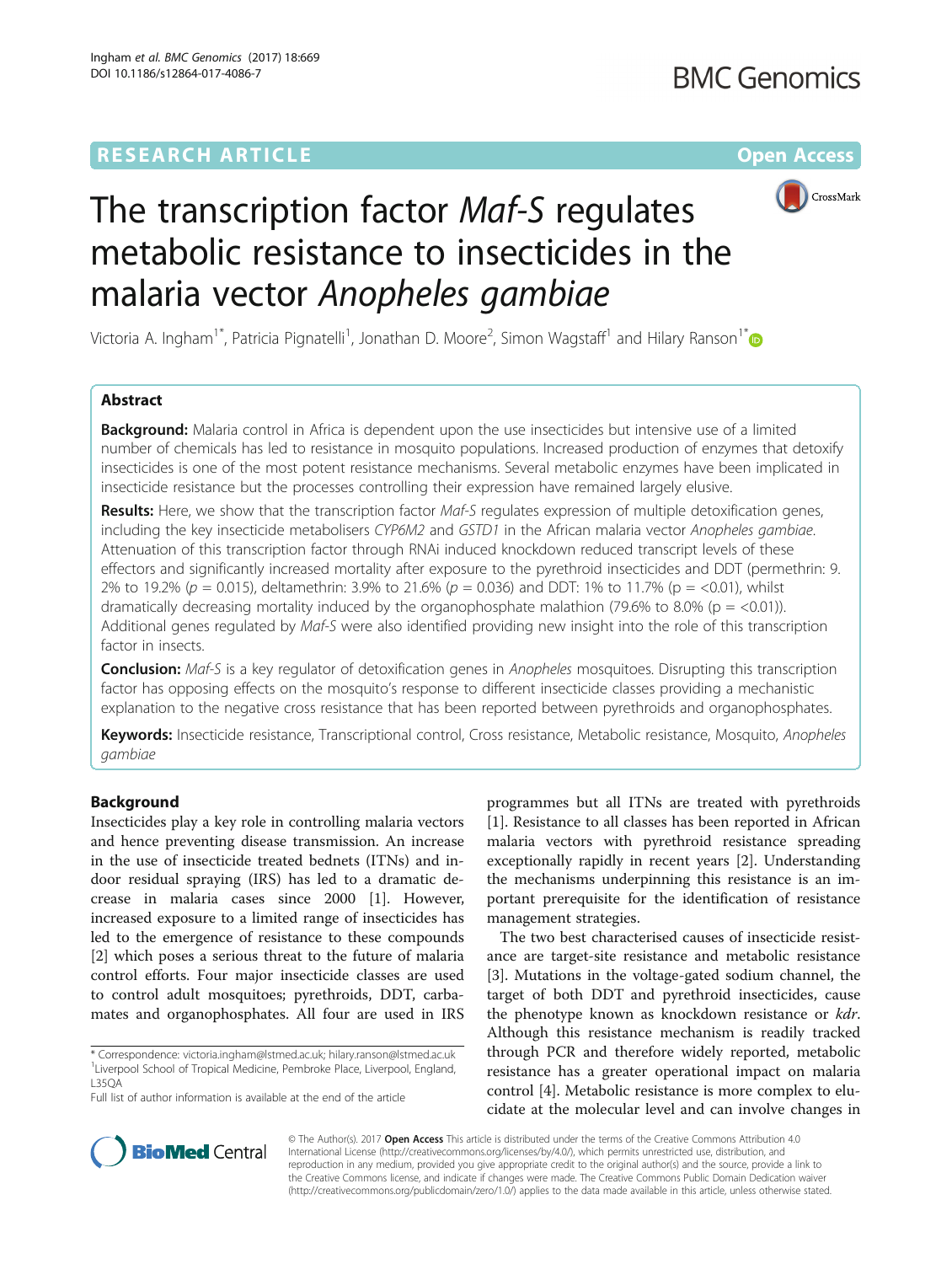the rate of sequestration, detoxification and/or transport of insecticides or their conjugates. Increased expression of genes involved in each of the detoxification stages has been associated with insecticide resistance in Anopheles mosquitoes [[5](#page-8-0)] but the mechanisms controlling expression of these genes have not been identified.

The transcriptional response to exposure and adaptation to xenobiotics is well studied in mammalian systems and is regulated by three major families, all of which cause induction of phase I, II and III drug metabolism enzymes when activated:, (i) aryl hydrocarbon receptor-aryl hydrocarbon receptor nuclear translocator (ARNT-AhR) [[6\]](#page-8-0) (ii) the pregnane X and constitutive androstane receptors (PXR and CAR) [\[7](#page-8-0)] and (iii) (i)  $Nrf2-Maf$  [[8\]](#page-8-0). Homologs of these transcriptional regulators have been identified in invertebrates and shown to regulate genes involved in response to xenobiotics. For example, Tango-spineless the homologs of ARNT-AhR, enhance the expression of the cytochrome P450 CYP6B1 from black swallowtail caterpillars in response to allelochemicals [\[9](#page-8-0)]. DHR96, the homolog of the human PXR-CAR receptors, regulates sensitivity to DDT through changes to the expression of the CYP6 family of P450s and other key detoxification families in Drosophila [\[10\]](#page-8-0). Lastly the invertebrate equivalent of the Nrf2-Maf pathway in Drosophila, cnc-Maf-S, has been shown to modify resistance to both malathion and DDT when constitutively activated, through regulation of CYP6 genes and the glutathione transferase GSTD family [[11](#page-9-0), [12](#page-9-0)]. The *cnc-Maf-S* pathway has also been implicated in the regulation of the CYP families in the greenfly, Aphis gossypii [\[13\]](#page-9-0) and beetles Tribolium castaneum and Leptinotarsa decemlineata [\[14](#page-9-0), [15](#page-9-0)].

Maf-S is a small nuclear-located transcription factor that binds to antioxidant response elements (ARE) in the genome that control many genes involved in xenobiotic defence. Activation of transcription is regulated through heterodimerisation with a normally cytoplasmic protein, cnc. The formation of Maf-S-cnc complexes is in turn controlled by an actin binding ubiquitin ligase, Keap1. In the absence of electrophiles and reactive oxygen species, Keap1 binds to cytoplasmic cnc targeting it for proteolysis [[16](#page-9-0)]. Under conditions of stress, the interaction with Keap1 is disrupted, cnc translocates to the nucleus, binds to Maf-S and activates ARE (Fig. 1). Genes putatively encoding the three components of this regulatory complex were identified in the genome of Anopheles gambiae, the major African malaria vector, by homology searches and examined for the presence of the functional domains: Maf-S is encoded by AGAP01045, cnc by AGAP005300 and Keap1 by AGAP003645. Further information on each of these genes is provided in Additional file [1.](#page-8-0)

In this study, we show that *Maf-S* expression correlates with expression of multiple insecticide resistance candidates in the major malaria vector Anopheles



gambiae, suggestive of a regulatory role for this transcription factor in insecticide resistance. This was confirmed by RNAi mediated gene knockdown which resulted in an increase in the mosquitoes' susceptibility to pyrethroid and DDT insecticides but a decrease in their susceptibility to the organophosphate malathion. We hypothesise that this dichotomous response is mediated by one or more P450s, regulated by Maf-S, which are capable of both detoxifying and activating different insecticide classes.

#### Results

# Mining of transcriptomes from pyrethroid resistant populations to identify genes regulated by Maf-S

Anopheles gambiae is a species complex of eight different species with three species, Anopheles gambiae s.s., Anopheles coluzzii and Anopheles arabiensis being the most important in terms of malaria transmission [\[17](#page-9-0)]. Pyrethroid resistance is now widespread in all three of these species [\[2](#page-8-0)] and previous studies to identify the molecular basis of this resistance have generated extensive datasets comparing expression of the entire transcriptome in insecticide susceptible or resistant populations (e.g [[18](#page-9-0)–[22\]](#page-9-0)). These data sets have been mined individually to identify candidate effector genes responsible for the resistance phenotype (see references in Additional file [2](#page-8-0): Table S1), several of which have been functionally validated [\[23](#page-9-0)–[26\]](#page-9-0). In this study, we used these datasets to identify genes that were co-regulated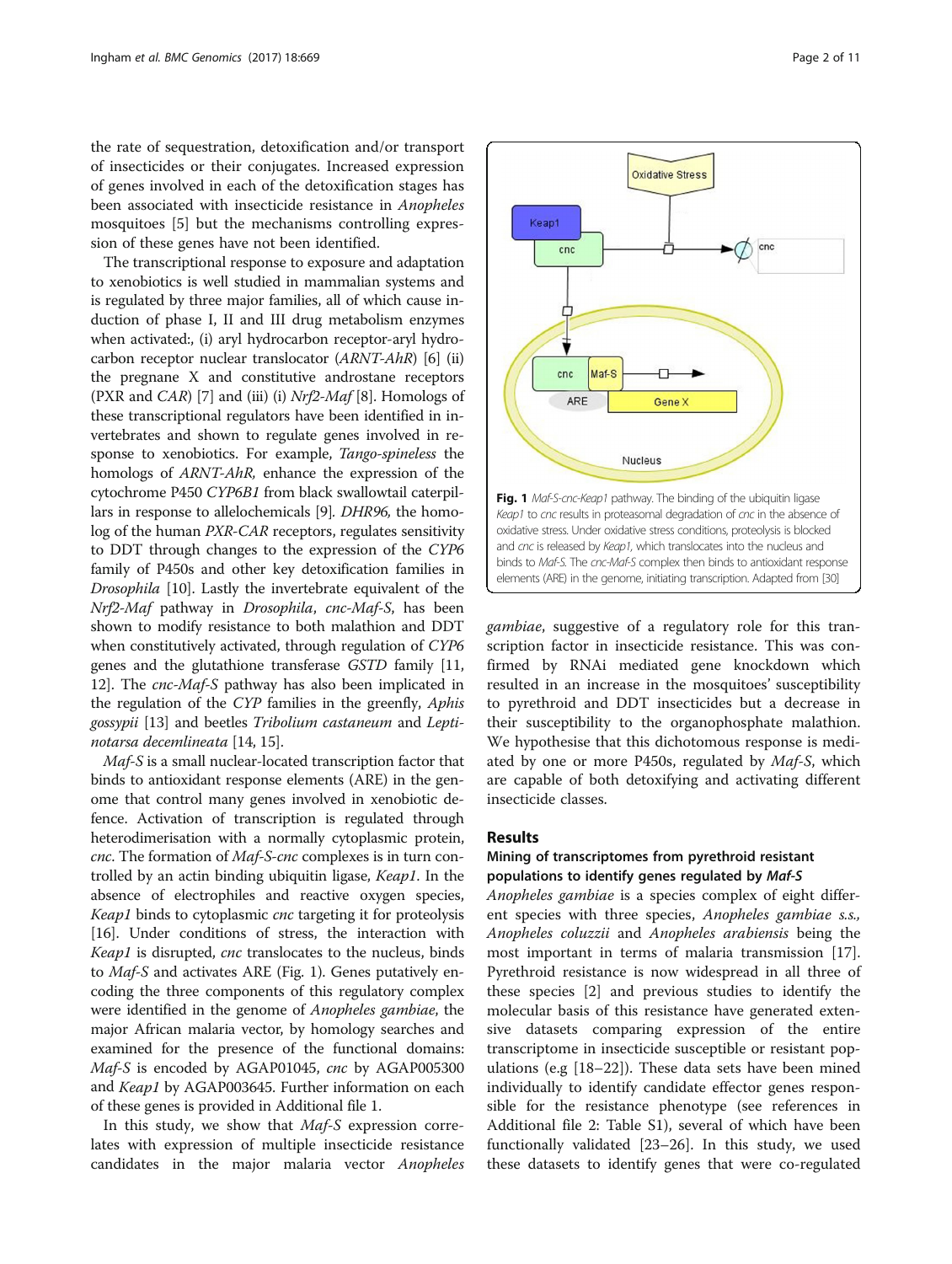<span id="page-2-0"></span>with the *Maf-S* transcription factor. As variable study designs have been employed in the microarray experiments, we filtered the datasets to only consider experiments where gene expression was compared between a field collected pyrethroid resistant population and a standard susceptible population. A total of 27 data sets meeting the above criteria were identified (Additional file [2:](#page-8-0) Table S1).

The 27 microarray data sets were analysed using limma [\[27](#page-9-0)] to identify transcripts whose expression was strongly correlated with Maf-S and co-factors, through use of correlation networks. Fourteen transcripts were strongly correlated (>0.8) with Maf-S expression (Additional file [3:](#page-8-0) Figure S2 and Additional file [4](#page-8-0): Table S2) including two cytochrome P450s (CYP6M2 and CYP4H17) and two glutathione transferases (GSTD1 and GSTD3).

Expression of cnc is correlated with 254 transcripts; GO term enrichments of these transcripts demonstrated roles in signalling, development and regulation and transcriptional cofactor activity, consistent with a role in transcriptional activation ( $p \leq 0.05$ ) (Additional file [4](#page-8-0): Table S2). *Keap1* had just three co-correlated transcripts, including TPX4, a juvenile hormone inducible protein and a GTPase (Additional file [4](#page-8-0): Table S2). There was no overlap between the genes co-regulated with Maf-S, cnc or Keap1 in the insecticide resistance microarray data sets (Additional file [4:](#page-8-0) Table S2) nor is there any evidence of co-regulation of these three transcripts in the larger data set of microarray experiments available on VectorBase [[28\]](#page-9-0)

#### Maf-S knockdown

To test whether Maf-S regulates expression of the pyrethroid resistance-associated transcripts, Maf-S levels were reduced via RNAi and then expression of transcripts encoding detoxification enzymes present in the correlation networks were quantified by qRT-PCR. Mosquitoes were first injected with two separate dsRNAs for Maf-S and with dsGFP used as a control. The degree of knockdown was determined by qPCR comparing Maf-S levels in GFP injected mosquitoes with either of the two Maf-S dsRNAs. The dsRNA with the most efficient knockdown of Maf-S, Maf-S (2), was used in all further experiments (ratio of Maf-S (1): 0.56 and Maf-S (2); 0.26 compared to GFP-injected controls) (Additional file [5:](#page-8-0) Figure S3).

Next, the expression of eight transcripts, five identified via the correlation network and three inferred from previous publications [[11\]](#page-9-0), were compared in mosquitoes injected with dsRNA against Maf-S compared to GFPinjected and uninjected controls. The eight genes comprised (i) four detoxification predicted by our correlation network to be co-regulated with Maf-S in An. gambiae

(GSTD1 (AGAP004164), GSTD3 (AGAP004382), CYP6M2 (AGAP008212) and CYP4H17 (AGAP008358)), (ii) an ABC transporter ABCA3 (AGAP007504) also identified via the correlation network, (iii) orthologues of three genes shown to be regulated by the Maf-S-cnc-Keap1 pathway in D. melanogaster (two orthologs of the juvenile hormone epoxide hydrolases (Jheh: AGAP008684 and AGAP008685) and a glycine N-methyl transferase (gnmt, AGAP002198)) [\[11](#page-9-0)]. Suppressing expression of Maf-S resulted in reduced expression of six of the eight transcripts tested, two significantly (GSTD1 and Jheh1). Three of the four detoxification genes, CYP6M2, GSTD1 and GSTD3, were reduced as predicted by the correlation network whereas CYP4H17 showed elevated expression when compared to the GFP injected controls (Fig. 2). The correlation networks were not predictive of expression of the ABC transporter ABCA3, which showed no clear change in expression after knock-down. All three of the transcripts selected from the genes regulated by Maf-S in Drosophila showed reduced expression in Maf-S knocked down groups suggesting that these genes are also regulated by the Maf-S pathway in mosquitoes (Fig. 2).

The up- and down-stream sequences from the annotated gene sequences were examined to identify potential motifs that may be involved in Maf-S transcription. The antioxidant response element (ARE) motif was first described in the mammalian system with a consensus motif 5′-TMAnnRTGAYnnGCRwwww-3′ [\[29](#page-9-0)] and later identified downstream of GSTD1 in Drosophila in the



controls. qPCR of three transcripts regulated by the cnc-Maf-S pathway in Drosophila (Gnmt, Jheh1, Jheh2) and five selected from the Maf-S co correlated genes in Anopheles (CYP4H17, GSTD3, ABCA3, CYP6M2, GSTD1) was performed on Maf-S knockdown cDNA. Data are shown normalised against expression in GFP-injected controls. Significance  $(p \le 0.05)$ , as determined by a Welch's t-test, is indicated by an \*. Each data point represents the mean of three biological replicates each comprising cDNA from 7 to 10 females, 72 h post injection (actual age of mosquitoes = 7–8 days)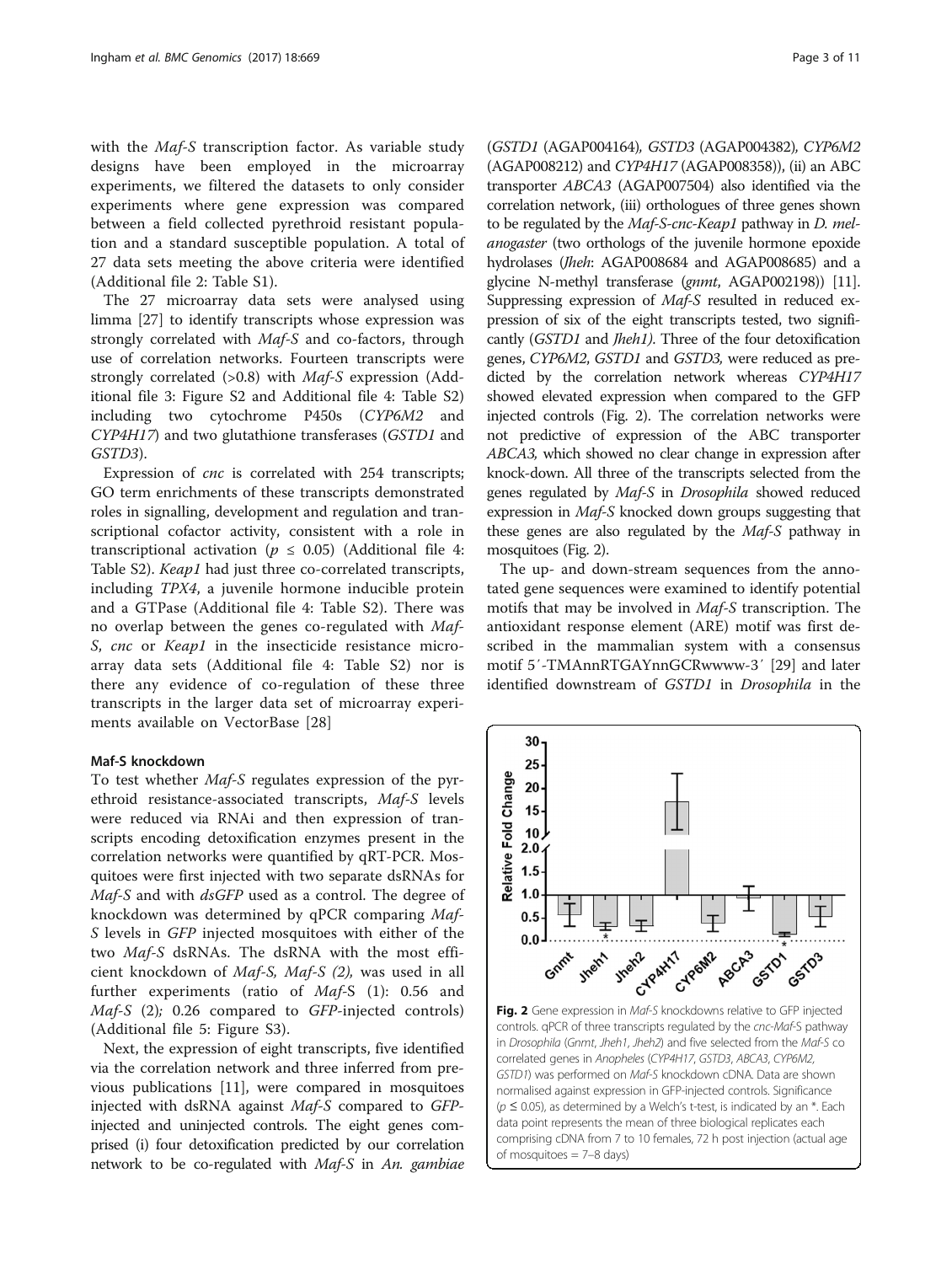same form [\[30\]](#page-9-0); in both cases the ARE was shown to be the binding site of cnc-Maf-S. The presence of the Drosophila ARE motif, from JASPAR CORE Insect [[31](#page-9-0)] (Additional file [6:](#page-8-0) Figure S4), was determined in 2000 base pairs upstream and downstream from each of the Maf-S co-correlated transcripts, using a motif searching package on R [[32\]](#page-9-0). Twelve of the 14 transcripts identified by Maf-S correlation network analysis contained the ARE motif, including *Maf-S* itself, with 9 containing either an upstream or downstream ARE motif and a further two, GSTD3 and AGAP006662, containing both up and downstream ARE motifs (Additional file [6:](#page-8-0) Figure S4). ARE binding sites were not detected in ABCA3 or CYP4H17, which is consistent with the observation that expression of these genes were not suppressed following knock-down of Maf-S (Fig. [2](#page-2-0)) but were detected in the flanking regions of the three Drosophila orthologs which we suppressed by Maf-S knockdown. Interestingly, cnc, Keap1 and Maf-S each contain up- and downstream occurrences of the ARE motif, which may be indicative of an auto-regulatory loop, similar to that described in mammalian systems and in Drosophila [[30, 33, 34](#page-9-0)].

Having confirmed that Maf-S regulates expression of key detoxification genes in An. gambiae, we sought to obtain a more comprehensive picture of the genes controlled by this transcription factor by microarray analysis. RNA was extracted from the Tiassalé strain of An gambiae [[35](#page-9-0)], 72 h post injection of Maf-S(2) or GFP dsRNA and competitively hybridised to an An. gambiae microarray [\[23\]](#page-9-0). A total of 3401 transcripts were significantly differentially expressed ( $p \le 0.05$ ), of these 1703 were down-regulated in the Maf-S silenced group and 1698 were up regulated (Additional file [7](#page-8-0): Table S3 and Additional file [8](#page-8-0): Figure S5). The up-regulated transcript list is highly enriched in ion transport, ATP and purine processes and ligand channel activity whereas the down-regulated transcript list shows enrichment in key terms such as RNA binding, ribonucleoprotein and cytosol (Additional file [9:](#page-8-0) Table S4). Whilst it is recognised that the differentially expressed transcripts in the microarray experiment may include genes not directly regulated by Maf-S, it was encouraging that three of the six genes (GSTD1, CYP6M2, Gnmt) previously shown to be regulated by Maf-S by qPCR were also significantly down regulated in the Maf-S silenced mosquitoes in the microarray dataset.

The differentially expressed genes included 64 transcripts from detoxification families commonly associated with insecticide resistance (glutathione transferases (GSTs), cytochrome P450s, carboxylesterases (COEs), UDP-glucuronosyltransferases (UGTs) and ABC transporters), 30 in the up regulated list and 34 in the down regulated list (Additional file [10](#page-8-0): Table S5). The genes, down-regulated after Maf-S silencing, included 17 P450s, two ABC transporters, eight GSTs, four UGTs and three COEs (Additional file [10:](#page-8-0) Table S5 and Additional file [8](#page-8-0): Figure S5). In addition to CYP6M2 the down-regulated P450s included CYP6Z2, CYP6Z3, CYP6P4, CYP4G16 and CYP4G17 and GSTD1, all of which have been associated with insecticide resistance in An. gambiae [[36\]](#page-9-0). Two further cytochrome P450s linked to ecdysone biosynthesis were also down –regulated by Maf-S silencing: CYP302A1 and CYP314A1 [[37](#page-9-0)]. Detoxification genes with higher numbers of transcripts following Maf-S silencing included five ABCs, six COEs, 15 cytochrome P450s, two GSTs and two UGTs. Of these only CYP9K1 is a strong candidate for conferring in-secticide resistance in An. gambiae [[38\]](#page-9-0).

#### Maf-S regulates the response to insecticides in anopheles

In *Drosophila* the *Maf-S-cnc-Keap1* pathway has been shown to play a role in resistance to both malathion and DDT [[12](#page-9-0)]. In order to evaluate the role of this pathway in insecticide resistance in An. gambiae, Maf-S knockdowns were again produced by RNAi experiments in the Tiassalé strain. This strain, originally colonised from rice fields in southern Cote d'Ivoire [[35](#page-9-0)] is resistant to DDT, carbamates and pyrethroids but susceptible to the organophosphate malathion according to World Health Organisation definitions [[39\]](#page-9-0). Maf-S knocked down Tiassalé mosquitoes were exposed to insecticides 72 h after RNAi injection and mortality recorded a further 24 h later. The discriminating doses set by WHO were used for all insecticides and the standard 60 min exposure used for the pyrethroids, bendiocarb and DDT but, as the uninjected controls were all killed by 60 min exposure to the discriminating dose of malathion, shorter exposure times of 5 min were used to detect the effect of Maf-S silencing on insecticide susceptibility.

Silencing Maf-S significantly increased mortality (i.e. reduced the resistance) of the Tiassalé strain to DDT  $(p = <0.01)$ , and the pyrethroids deltamethrin and permethrin ( $p = 0.036$  and  $p = 0.015$ , respectively) but had no impact on bendiocarb induced mortality (Fig. [3](#page-4-0)). In contrast, silencing Maf-S decreased the susceptibility of the mosquitoes to malathion (increased their resistance) (p = <0.01). Unexpectedly, mosquitoes injected with dsGFP also showed lower mortality after malathion exposure than the uninjected controls, nevertheless, there was a significantly reduced mortality in the Maf-S versus GFP injected groups ( $p = 0.0054$ ). Malathion is a proinsecticide, which is activated to the insecticidal oxon form by P450s. The observation that supressing the *cnc*-Maf-S pathway increases pyrethroid toxicity but decreases malathion toxicity in vivo suggests that constitutive elevation of this pathway could result in resistance to some insecticide classes whilst simultaneously increasing the susceptibility to other insecticide classes.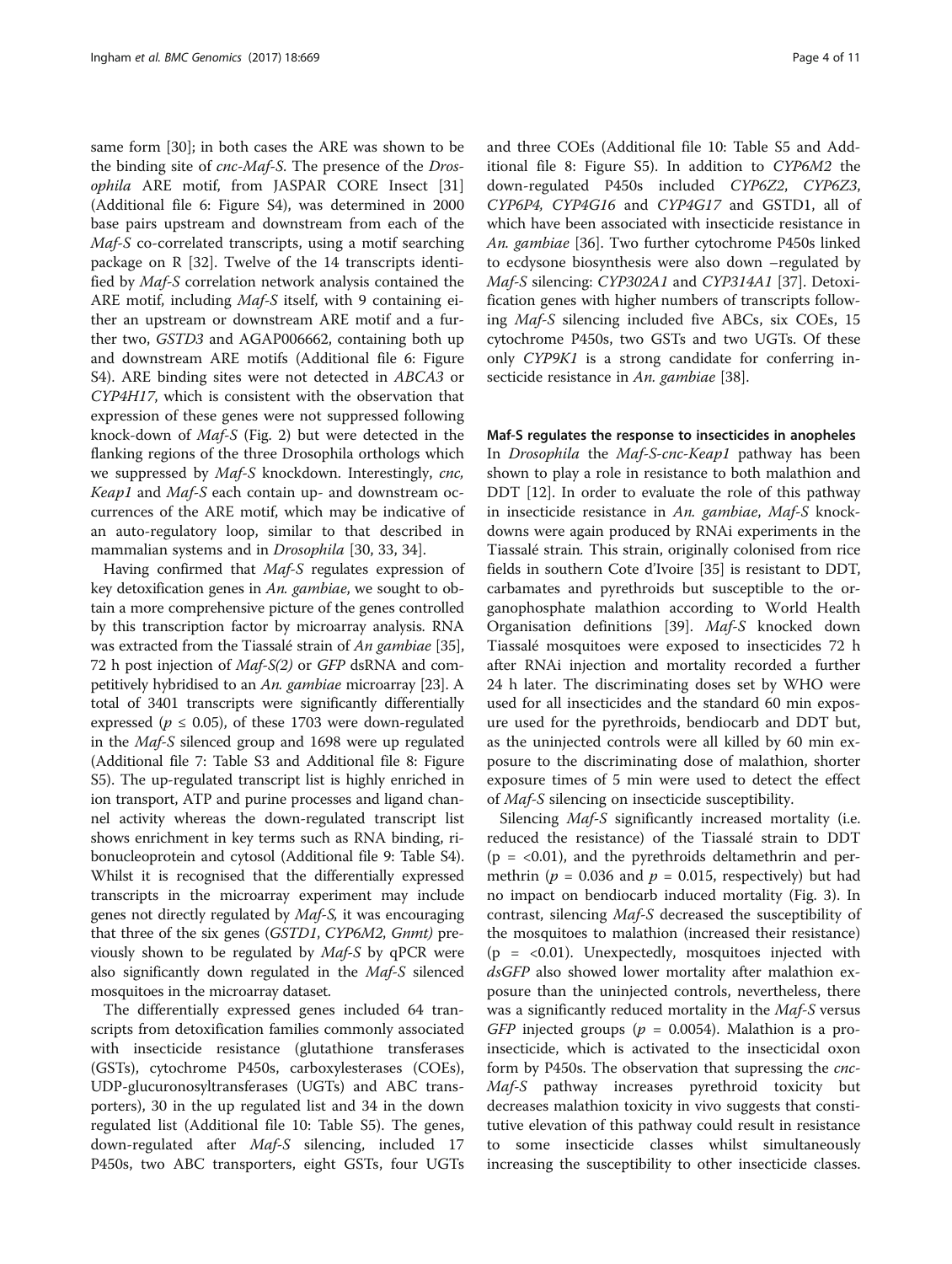<span id="page-4-0"></span>

This 'negative cross resistance' has major operational implications for malaria control, as discussed below.

#### **Discussion**

Significant progress has been made in recent years in identifying the metabolic enzymes responsible for elevated detoxification in insecticide resistant pest species [\[40](#page-9-0)]. However, the central question of the mechanisms underpinning increased gene expression are poorly understood. Copy number variation has been implicated in elevated P450 levels in some insecticide resistant populations but in most cases, even where gene duplication does occur, transcriptional regulation is thought to be involved [[41](#page-9-0), [42](#page-9-0)]. The *cnc-Maf-S* pathway has recently been shown to be conserved and constitutively activated in DDT- and malathion-resistant Drosophila melanogaster [[11](#page-9-0), [12](#page-9-0)], deltamethrin-resistant red flour beetles [\[14\]](#page-9-0) and imidacloprid-resistant Colorado potato beetles [\[15](#page-9-0)]. The initial objective of this study was to determine whether the same pathway was also active in pyrethroid resistant populations of malaria vectors. To do this we took advantage of previously generated datasets comparing transcriptomes of pyrethroid resistant and susceptible An. gambiae populations and used a bioinformatics approach to identify genes that appeared to be co-regulated with the three components of the complex. We identified a large number of genes whose expression was correlated with cnc transcript levels, several of which may be related to the multiple roles of cnc in homeostasis, development, metabolism and aging [[43](#page-9-0)]. A much smaller number of genes (14) were identified

in the correlation networks of Maf-S and nearly half of these belonged to four gene families typically implicated in insecticide metabolism and transport.

Next, we used RNAi to knockdown expression of Maf-S and confirmed that transcripts of a subset of these co-regulated genes were also depleted in the Maf-S knockdowns. Included amongst these genes were CYP6M2, a proven pyrethroid metaboliser [\[26](#page-9-0)] and GSTD1, which catalyses the dehydrochlorination of DDT [[25\]](#page-9-0). Subsequent microarray experiments also identified further detoxification gene transcripts suppressed by Maf-S silencing including, CYP6Z2, CYP6Z3, CYP4G16, CYP4G17, and CYP6P4 all previously linked to pyrethroid and/or DDT resistance [[18](#page-9-0)–[22](#page-9-0), [36\]](#page-9-0). Although a similar number of detoxification genes were found to have elevated expression in the Maf-S silenced mosquitoes, this subset of genes does not contain any with known affinity for binding and/or metabolising insecticides and expression of only one of these, CYP9K1, has been associated with insecticide resistance [\[38](#page-9-0)]. Although the ARE motif is present downstream of CYP6P3 a pyrethroid metaboliser associated with pyrethroid resistance in multiple populations [[24\]](#page-9-0), this gene was not significantly differentially expressed in the microarray data set after Maf-S knockdown; this may indicate that CYP6P3 is regulated independently of this pathway although it should also be noted that the microarray experiments did not detect all of the genes we confirmed to be regulated by Maf-S by qPCR.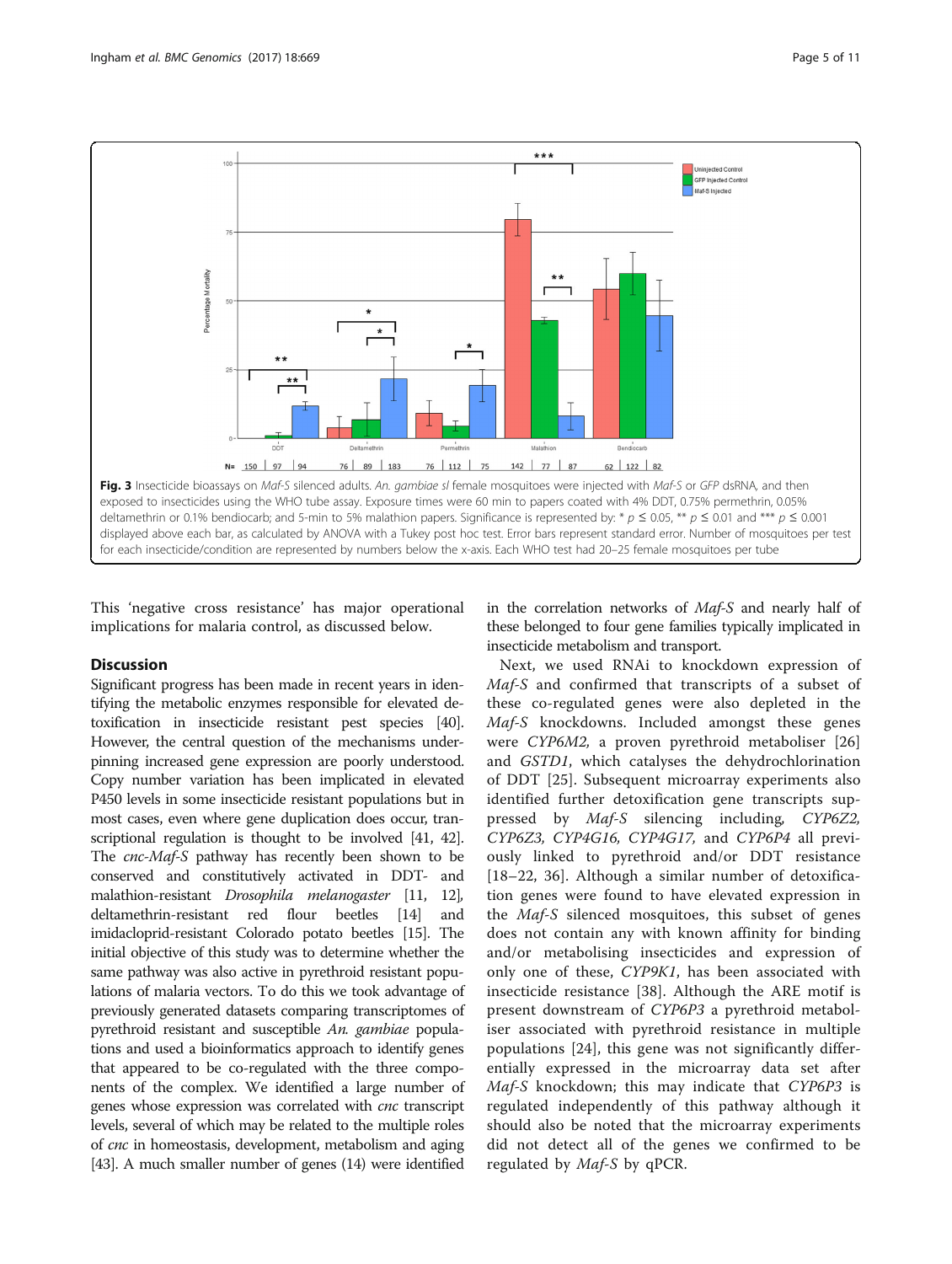Enrichment of Maf-S expression in the midgut and malpighian tubules [[36, 44\]](#page-9-0) (tissues implicated in detoxification in insects [\[37](#page-9-0), [45](#page-9-0)]), and the importance of this transcription factor in controlling expression of genes encoding known insecticide metabolising enzymes, were supportive of a role in insecticide resistance [[36\]](#page-9-0). This was confirmed by insecticide bioassays which showed that supressing expression of Maf-S resulted in an increase in susceptibility to the pyrethroids deltamethrin and permethrin, and the organochlorine DDT, in the Tiassalé strain which is normally highly resistant strain to these insecticide classes [[35](#page-9-0), [46\]](#page-9-0). We note that susceptibility was not fully restored after Maf-S silencing; this was not unexpected as the Tiassalé strain is known to contain additional resistance mechanisms, such as target site mutations, that are not regulated by Maf-S. Furthermore, injection of dsRNA did not fully silence expression of this gene, and this coupled with the unknown turnover rates for detoxification proteins, may have resulted in continued expression of Maf-S regulated genes, all be it at a reduced level.

Previous microarray studies have identified a subset of P450 genes that are elevated in the Tiassalé resistant strain compared to susceptible populations [\[20](#page-9-0)]; these include CYP6M2, CYP6P3, CYP6P4, CYP6Z2 and CYP6Z3. We show that all of these P450s, with the exception of CYP6P3, are regulated by Maf-S; furthermore several of these P450s have been shown to metabolise pyrethroids and/or DDT via in vitro characterisation of recombinant enzymes (26 and our unpublished data). Our data therefore suggests that depletion of Maf-S reduces levels of key pyrethroid and DDT detoxifying enzymes and increases the susceptibility of the resistant strain to these chemicals. Other detoxification genes regulated by Maf-S, but with as yet uncharacterised roles in insecticide metabolism, are also over expressed in the Tiassalé resistant strain (see Additional file [10](#page-8-0): Table S5) and these warrant further investigation.

The cnc-Maf-S pathway in invertebrates has multiple functions in addition to its role in mediating response to oxidative stress and xenobiotics. For example the cnc-Maf-S heterodimer is involved in Drosophila development [[16\]](#page-9-0) and control of energy metabolism [[47](#page-9-0), [48](#page-9-0)]. Furthermore, in Drosophila, cnc-Maf-S plays a part in ecdysone biosynthesis [[49](#page-9-0)]. Ecdysteroids determine moulting timing, and their precursors are modified by a subset of cytochrome P450s known as the Halloween genes: Phantom (CYP306A1), disembodied (CYP302A1), shadow (CYP315A1) and shade (CYP314A1). Of these genes, CYP302A1 and CYP314A1 were both down regulated after *Maf-S* silencing in this study. Furthermore, two juvenile hormone esterase hydrolases which catalyse the enzymatic degradation of juvenile hormone [\[50](#page-9-0)] are also regulated by Maf-S in Anopheles and Drosophila [11,12, this study] supporting a role for this pathway in metamorphosis.

# An unexpected impact of disruption of the Maf-S pathway on malathion resistance.

Whilst attenuating the Maf-S pathway decreased the mosquitoes' ability to withstand DDT and pyrethroid exposure, it had a dramatic opposing effect on the response to malathion exposure. The Tiassalé strain of mosquitoes is highly susceptible to malathion (exposure to the discriminating dose for 60 min resulted in 100% mortality). Surprisingly however, when mosquitoes were exposed for 5 min, <10% in the  $Maf-S$  silenced population were killed compared to 80% of the uninjected control and 43% of the GFP control. Malathion is a proinsecticide which is activated to the much more toxic oxon form in the insect; this oxidative desulfuration reaction is catalysed by P450s [[51\]](#page-9-0). As described above, CYP6M2, along with members of the CYP6P and CYP6Z family are the most highly upregulated P450s in the insecticide resistant Tiassalé strain [\[52](#page-9-0)]. CYP6M2, has a high affinity for malathion and the primary metabolite after incubating malathion with recombinant CYP6M2 has a molecular mass of 315, consistent with the activated form malaoxon [\[53\]](#page-9-0). Thus, the decreased malathion induced toxicity observed could be explained by a reduction in CYP6M2 levels in the Maf-S knockdowns, as confirmed in both the array and qPCR results, reducing the rate of activation of malathion to malaoxon and reducing the toxic effect of the insecticide in these knockdown mosquitoes.

Interestingly, the opposite phenotype was observed in D. melanogaster. Here activating the Maf-S pathway, by depletion of the repressor Keap1, resulted in increased resistance to malathion [[12\]](#page-9-0) suggesting that the enzymes responsible for malathion detoxification, and not activation, are regulated by Maf-S in this species. Clear 1:1 orthology is rare in the Anopheles and Drosophila P450 families [[54\]](#page-9-0) and as far as we are aware, the P450s activating malathion in Drosophila have not been identified and thus it is not yet possible to validate this prediction. However, the finding that perturbing a single transcription factor in Anopheles can increase susceptibility to one insecticide class whilst simultaneously reducing the susceptibility to a chemically unrelated class provides important insights into metabolic resistance to insecticides which may have operational implications for resistance management.

Experimental hut studies from Côte d'Ivoire found malathion to be highly effective against the pyrethroid resistant Tiassalé population and it has been postulated that 'negative cross resistance' may be enhancing the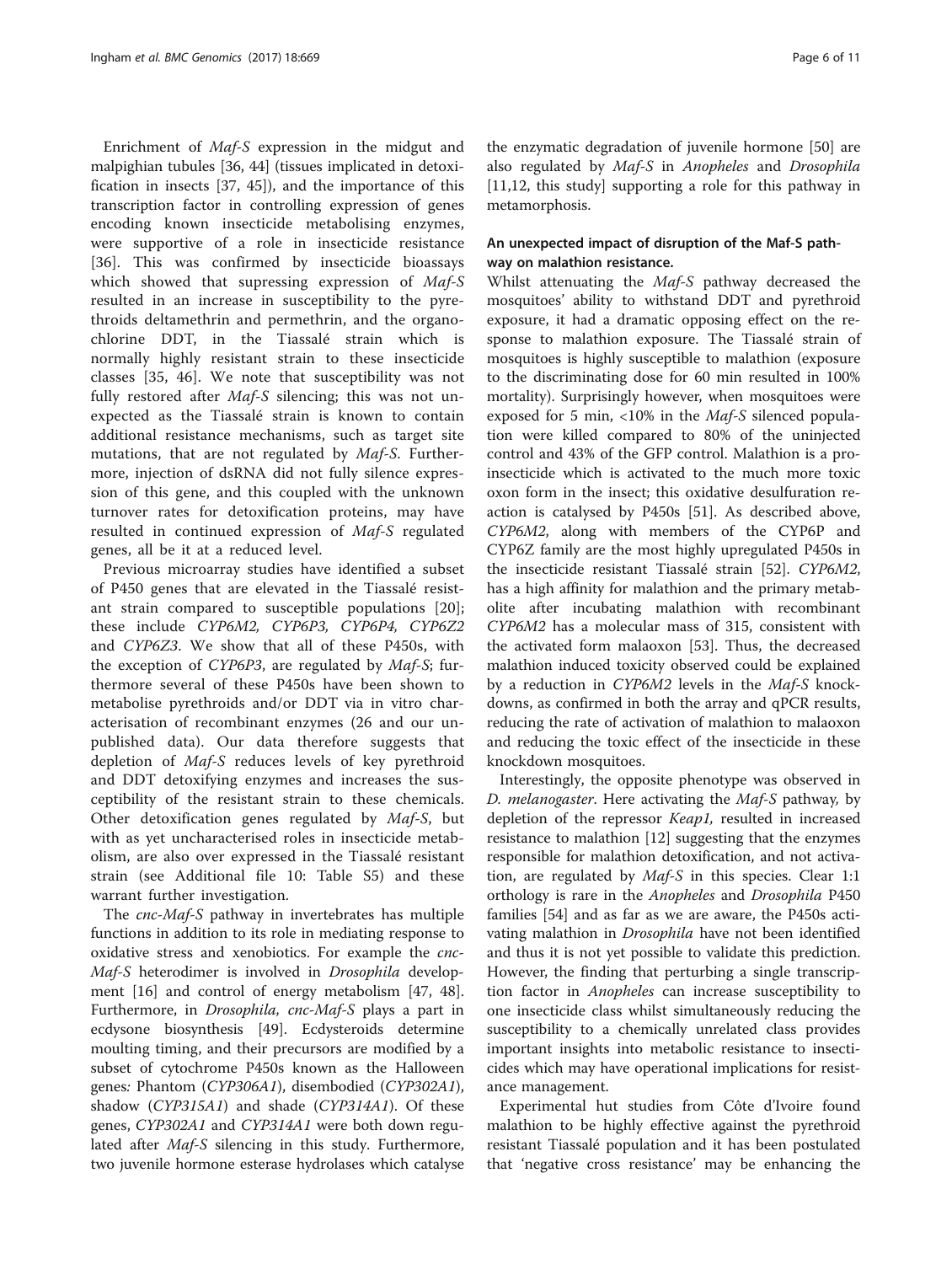efficacy of organophosphates in this setting [\[55](#page-10-0)]. Negative cross resistance between pyrethroids and proinsecticides, mediated by elevated cytochrome P450 activity in the insects, has been demonstrated in agricultural pests [[56\]](#page-10-0) but has so far remained a largely untested theoretical hypothesis in mosquitoes. Here we provide evidence for its existence, and identify both an effector enzyme and regulatory pathway. CYP6M2 is upregulated in the Tiassalé population in Côte d'Ivoire [[52](#page-9-0)] and thus this P450 (and/or possibly others regulated by the cnc-Maf-S) pathway could both enhance the efficacy of pyrethroids whilst also increasing the potency of malathion (and potentially other pro-insecticides).

### Conclusion

This study provides novel insights into the transcriptional regulation of insecticide resistance in the malaria vector, An. gambiae. We demonstrate that the transcription factor Maf-S controls expression of multiple detoxification-related transcripts, including the proven pyrethroid and DDT metabolisers, CYP6M2 and GSTD1. Secondly we show that silencing expression of Maf-S leads to increased susceptibility to these insecticides. Finally, we provide evidence that the Maf-S pathway regulates one or more P450s responsible for the negative cross-resistance between pyrethroids and organophosphates. Malaria endemic countries are facing a public health crisis as resistance erodes the efficacy of the limited chemicals available to target the mosquito vectors [[57\]](#page-10-0). The results from this study highlight the value of understanding the molecular basis of resistance and offer hope that this information can be used to introduce effective strategies to manage resistance.

# **Methods**

#### Microarray analysis

Microarray datasets listed in (Additional file [2:](#page-8-0) Table S1), and associated metadata were provided by members of the Department of Vector Biology at LSTM and are publicly accessible in ArrayExpress (Accession numbers listed in Additional file [2\)](#page-8-0), VectorBase or through the respective publications. All microarray datasets were analysed using the base limma R package [\[58](#page-10-0)], applying linear models to correct and normalise data, inferring differential transcript expression. Data was normalised using affycoretools [[59\]](#page-10-0). Both within (loess) and between (aquantile) arrays, in addition to background correction (mle) were performed. Dye swap correction and design matrices were used where necessary. False discovery rate testing was used for multiple test correction. All other parameters were kept as default. All information for use can be found on Bioconductor [\(https://bioconductor.](https://bioconductor.org/packages/release/bioc/html/limma.html) [org/packages/release/bioc/html/limma.html\)](https://bioconductor.org/packages/release/bioc/html/limma.html).

# Probability of a transcript being differentially regulated in n arrays by chance

Each of the microarray datasets listed in Additional file: Table S1 were used to calculate the probabilities of success (significance) and failure (non-significance) of a given transcript. The probability of success was calculated using the average number of all significant transcripts as a proportion of the overall number of transcripts on the array. The probability of success, over all arrays, was 0.4692 and that of failure, 0.5308. These data were used to calculate whether each transcript in the Maf-S-cnc pathway was significant in more data sets than expected by chance.

#### Enrichment tests

Enrichments of transcript lists for both correlation networks and microarray data were performed using the DAVID functional annotation tool ([https://david.ncifcrf.](https://david.ncifcrf.gov/summary.jsp) [gov/summary.jsp](https://david.ncifcrf.gov/summary.jsp)) [[60](#page-10-0)] for transcript lists that were longer than 100 transcripts. Smaller transcript lists were assessed for specific enrichments using a hypergeometric test in R. In both cases, significance was determined as  $p \le 0.05$ .

### Correlation networks

Correlation networks were produced using a correlation matrix with a Euclidean distance metric produced in R, with fold changes of all transcripts from all 27 available microarrays (Additional file [2](#page-8-0): Table S1). To identify only genes with a strong correlation or anti-correlation, only those transcripts with a correlation of ±0.8 were used. These data were extracted from the correlation matrix along with associated  $log<sub>2</sub>$  fold change for each of the separate microarray experiments and viewed in Cytoscape [\[61](#page-10-0)] as a biological network.

# Mosquito rearing conditions

The An. gambiae s.l used in these experiments were from the Tiassalé strain originally from Côte D'Ivoire but maintained under pyrethroid selection pressure in the insectaries at the Liverpool School of Tropical Medicine since 2013. This strain is resistant to pyrethroids and DDT but susceptible to malathion [\[35](#page-9-0), [52\]](#page-9-0) (Fig. [3](#page-4-0)). Mosquitoes were reared under standard insectary conditions at 27 °C and 70–80% humidity under a 12:12 h photoperiod.

#### RNAi

RNAi constructs were produced for *Maf-S* in the form of dsRNA for microinjections (Additional file [11:](#page-8-0) Table S6). PCR was performed using Phusion® High-Fidelity DNA Polymerase (Thermo Scientific) following manufacturer's instructions and primer sets with a T7 docking sequence at the 5′ end of both the sense and antisense primers (Additional file [11](#page-8-0): Table S6). Primers were designed to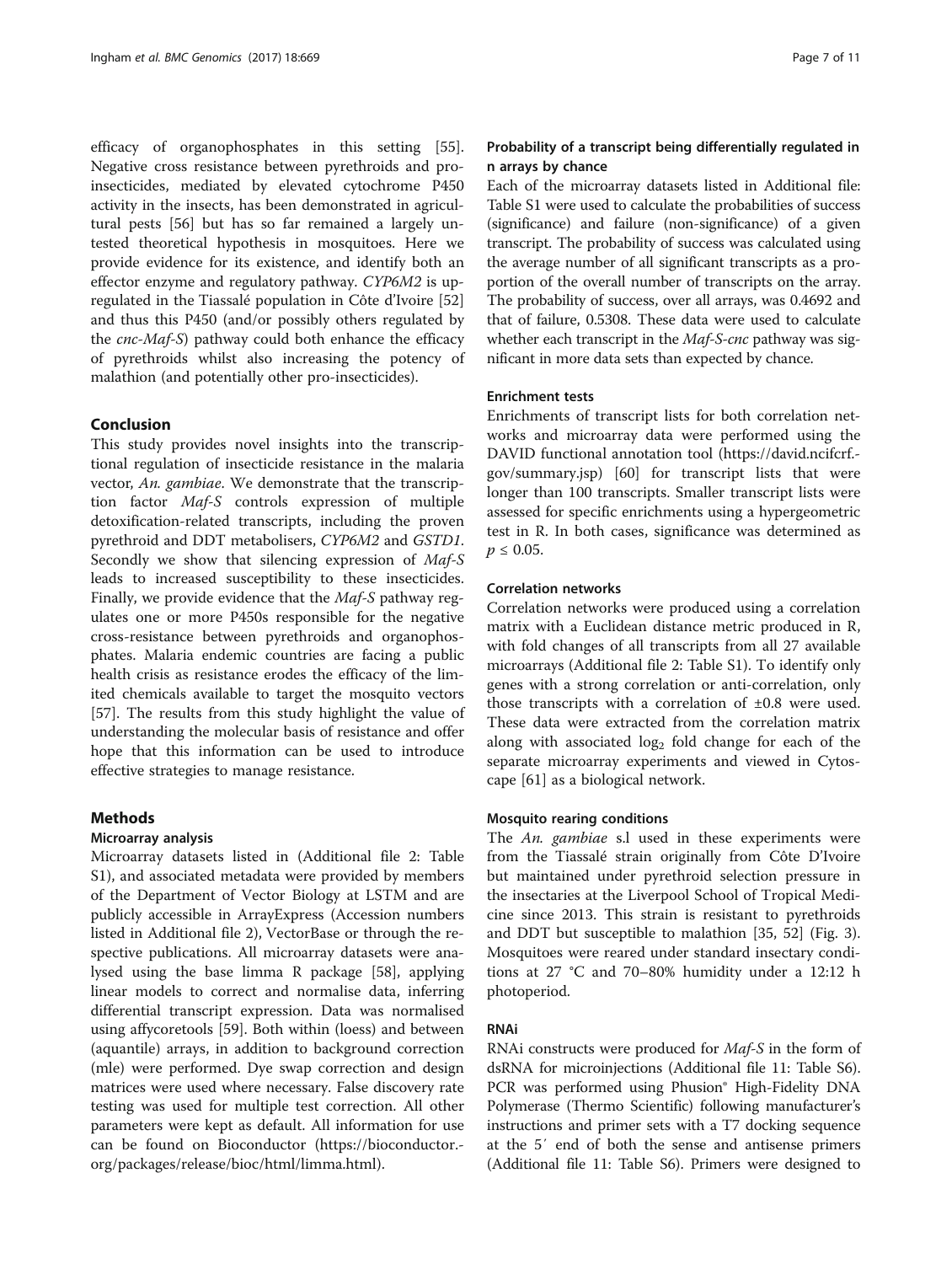produce an asymmetric product with a length of 300- 600 bp, a GC content of 20–50% and no more than three consecutive equivalent nucleotides. PCR was performed with the following cycle: three minutes 98°c, 35 cycles of seven seconds at  $98^{\circ}$ c and 10 s at  $72^{\circ}$ c, with a final hold at 72°c for seven minutes. PCR products were resolved on 1% agarose gels for 45 min and the correct length amplifications identified. The PCR products were purified using a Qiagen QIAquick PCR Purification kit following manufacturer's instructions. dsRNA was synthesised using a Megascript<sup>®</sup> T7 Transcription (Ambion) kit, with a 16 h 37<sup>o</sup>c incubation, following manufacturer's instructions. The dsRNA was then cleaned using a MegaClear® Transcription Clear Up (Ambion) kit, with DEPC water, twice heated at 65°c for 10 min, to elute the sample. The resultant dsRNA product was analysed using a nanodrop spectrometer (Nanodrop Technologies, UK) and subsequently concentrated to 3 μg/μl using a vacuum centrifuge at 35°c. Injections were then carried out using a nanoinjector with 69 nl of product injected directly into the thorax, between the cuticle plates of the abdomen, underneath the wing. Injections were carried out on 100, three-to-five day old, presumed mated, non-blood fed females, which were immobilised on a  $CO<sub>2</sub>$  block. As a control, nonendogenous GFP dsRNA was injected at the same amount and concentration [\[62\]](#page-10-0).

#### **Microarrays**

A whole-genome microarray approach was used to determine the effect of Maf-S knockdown on transcriptional profiles. The transcriptional profiles of Maf-S knockdowns were compared against a GFP injected control. RNA was extracted from three biological replicates for each of *Maf-*S(2) injected and GFP injected controls. Mosquitoes were collected 72 h post injection, between the hours of 8 am and 2 pm. Each replicate was added to extraction buffer from the PicoPure RNA extraction kit, heated for 30 min at  $42^{\circ}$ c and frozen at -80 $^{\circ}$ c as per manufacturer's instructions. Each biological replicate for each treatment consisted of RNA, extracted using PicoPure RNA Isolation kit (Arcturus), from 7 to 12 three-five day old non-blood fed, presumed mated females. The quantity and quality of the RNA was assessed using a nanodrop spectrophotometer (Nanodrop Technologies UK) and Bioanalyser (Agilent) respectively. 100 ng of RNA was amplified and labelled with Cy3 and Cy5, using the Two colour low input Quick Amp labelling kit (Agilent) following the manufacturer's instructions. Samples were then purified (Qiagen) with the cRNA yield and quality assessed using the nano-drop and Bioanalyser respectively. RNA from each Maf-S injection replicate was competitively hybridised with the GFP injected control replicates. Dye swaps were performed on each of the technical replicates for each array, to correct for dye bias. Labelled cRNAs were hybridised to the whole genome 8x15k Anopheles gambiae array (ArrayExpress accession number A-MEXP-2211). Microarray hybridisation, washing and scanning were performed according to previously described protocols [[23](#page-9-0)]. The experiment was submitted to ArrayExpress, accession E-MTAB-4042.

#### qPCR

qPCR was performed on total RNA extracted from post knockdown Tiassalé cDNA 3 days after injection using the following transcripts: AGAP008212-RA, AGAP004382-RA, AGAP008358-RA, AGAP002198-RA, AGAP008685-RA, AGAP008684-RA, AGAP004164-RA and AGAP007504- RA. RNA (4 μg) from each biological replicate ( $n = 3$  per treatment group) was reverse transcribed using Oligo dT (Invitrogen) and Superscript III (Invitrogen) according to manufacturer's instructions, DNase I (Qiagen) was applied to the column for 15 min at room temperature to remove any gDNA contamination. Quantitative real-time PCR was performed using SYBR Green Supermix III (Applied Biosystems) using an MX3005 and the associated MxPro software (Agilent). Primer Blast (NCBI) [\[63\]](#page-10-0) was used to design primer pairs (Additional file [11](#page-8-0): Table S6). Primers were designed to span an exon junction, where possible. Each 20 μl reaction contained 10 μl SYBR Green Supermix, 0.3 μM of each primer and 1 μl of 1:10 diluted cDNA. Standard curves were produced using whole Tiassalé cDNA, in 1, 1:5, 1:25, 1:125 dilutions. qPCR was performed with the following conditions: 3 min at 95 °C, with 40 cycles of 10 s at 95 °C and 10 s at 60 °C. All amplification efficiencies of designed primers were within acceptable range (90– 120%), following MIQE guidelines [\[64\]](#page-10-0). Data was analysed using the  $\Delta \Delta ct$  method [\[65\]](#page-10-0), with GFP injected control as the comparator. All data were normalised against two housekeeping genes: S7 and EF (Additional file [11](#page-8-0): Table S6). Welch's t-tests were performed on the Δct values, with significance of  $p \leq 0.05$ 

#### Bioassays

72-h post injection, a minimum of 75 female mosquitoes were assayed using WHO bioassay tube test kits [[39](#page-9-0)] (minimum of 3 biological replicates of 25 mosquitoes). These assays were used under standard conditions for one-hour exposures to 0.05% deltamethrin, 0.75% permethrin, 4% DDT, 0.01% bendiocarb and 5 min exposures to 5% malathion impregnated papers. Each exposure had a corresponding untreated control of 25 female mosquitoes. Post-exposure, mosquitoes were left in a control tube, under insectary conditions for 24 h and mortality recorded. Significance tests were carried out using ANOVA with a Tukey post hoc test. Homogeneity of variance and normality of data were checked using a Bartlett test and a Shapiro Wilk test respectively; all data was transformed using an arcsine transformation.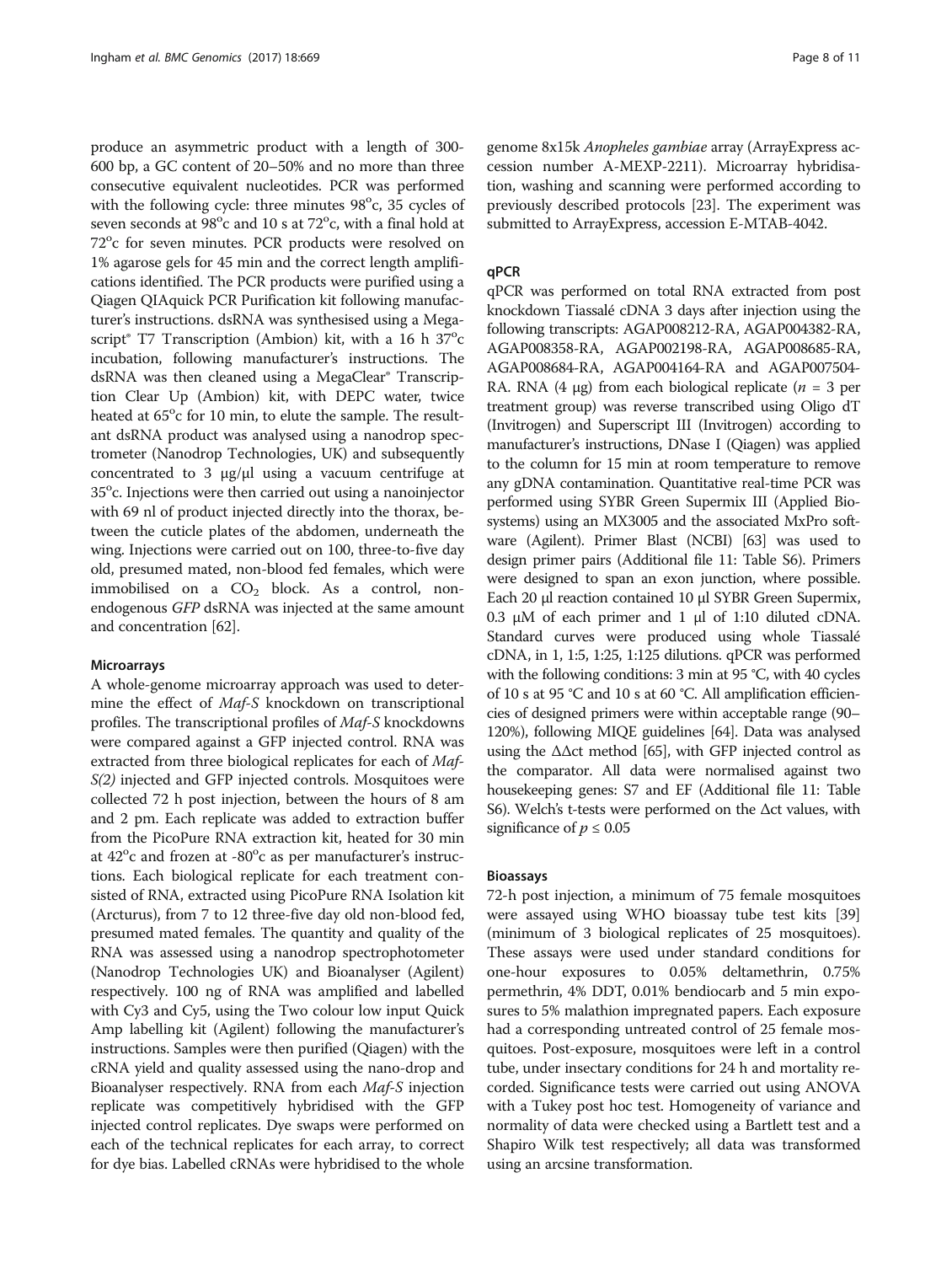# <span id="page-8-0"></span>Additional files

[Additional file 1: Figure S1.](dx.doi.org/10.1186/s12864-017-4086-7) Details of the genes encoding Maf-S cnc and Keap1 in An gambiae. (DOCX 37 kb)

[Additional file 2: Table S1.](dx.doi.org/10.1186/s12864-017-4086-7) Information on microarray data sets from insecticide resistant populations. Population name represents the area from which the strain was sampled in addition to insecticide exposure, where relevant. Country of origin, species, susceptible reference strain and paper reference are also given. (XLSX 10 kb)

[Additional file 3: Figure S2.](dx.doi.org/10.1186/s12864-017-4086-7) Maf-S co-correlated transcripts. Log<sub>2</sub> fold change (y) of Maf-S and co-correlated transcripts across the 27 microarray studies (x axis labels) described in Additional file 2: Table S1. (PNG 37 kb)

[Additional file 4: Table S2.](dx.doi.org/10.1186/s12864-017-4086-7) Co-correlated transcripts for each of cnc, Maf-S and Keap1. Gene ID and associated description for all co-correlated transcripts (±0.8) for each gene in the Maf-S-cnc-Keap1 pathway. Correlation was computed via a correlation matrix in R using the microarray datasets in Additional file 2: Table S1. (XLSX 19 kb)

[Additional file 5: Figure S3.](dx.doi.org/10.1186/s12864-017-4086-7) dsRNA knockdown levels. (a) Relative transcript levels in dsRNA Maf-S injected mosquitoes compared to GFP-injected and uninjected controls following injection of two alternative Maf-S dsRNA constructs, Maf-S(1) and Maf-S(2). (b) Relative transcript levels for each splice variant (Maf-S-RA: AGAP010405-RA (RA) and Maf-S-RB: AGAP010405-RB (RB)) following injection of the Maf-S(2) dsRNA construct. For details of primers see Additional file 11: Table S6. Error bars represent the standard error of the mean. (JPEG 37 kb)

[Additional file 6: Figure S4.](dx.doi.org/10.1186/s12864-017-4086-7) Anti-oxidant response element motif and corresponding presence/absence in up- and down-stream regions of Maf-S co-correlated transcripts. (a) JASPAR Core Insect motif representing the antioxidant- or xenobiotic- response element. (b) Presence of the motif 2000 bp up- and down-stream of Maf-S co-correlated transcripts, showing transcript ID, region of motif location and the representative motif. (PNG 78 kb)

[Additional file 7: Table S3.](dx.doi.org/10.1186/s12864-017-4086-7) Significant transcripts on Maf-S-RNAi microarray data set. Transcript ID,  $log_2$  fold change, adjusted p-value and B-value as calculated by limma analysis for all significant transcripts on the arrays comparing Maf-S silenced to GFP-injected controls. (XLSX 198 kb)

[Additional file 8: Figure S5.](dx.doi.org/10.1186/s12864-017-4086-7) Volcano plot showing transcript levels in Maf-S knockdowns compared to GFP controls. Significantly differentially expressed probes are shown in black (adjusted  $p \leq 0.05$ ), detoxification family members are shown in shapes indicated on the key (ABC = ABC transporter,  $COE =$  carboxylesterase,  $CYP =$  cytochrome p450,  $GST =$ glutathione-S-transferase and UGT = (UDP-glucuronosyltransferase). Probes are labelled with associated transcript IDs/gene names where  $p \leq 0.001$ . Genes down-regulated in the Maf-S knockdowns probes are shown to the left and up-regulated probes to the right. (PNG 88 kb)

[Additional file 9: Table S4.](dx.doi.org/10.1186/s12864-017-4086-7) Significant GO terms for significantly up- and down-regulated transcripts. Significant GO terms for transcript lists significantly up- (bold) or down- (italic) regulated after Maf-S knockdown. GO terms, Benjamini adjusted p-values and transcript membership shown as calculated by DAVID [[66\]](#page-10-0). (XLSX 10 kb)

[Additional file 10: Table S5.](dx.doi.org/10.1186/s12864-017-4086-7) Detoxification transcripts significantly differentially expressed in Maf-S microrarray. 64 transcripts belonging to Phase I, II or III detoxification family members (glutathione transferases, cytochrome P450s, UGTs and ABCs) that show significant differential expression after knockdown of Maf-S. In addition to fold change from the Maf-S knockdown arrays data from previously published experiments comparing gene expression between Tiassalé and a susceptible population, N'Gousso to indicate which of the genes regulated by Maf-S are differentially expressed in the Tiassalé populations and thus candidates for conferring resistance [\[20\]](#page-9-0). (XLSX 12 kb)

[Additional file 11: Table S6.](dx.doi.org/10.1186/s12864-017-4086-7) Primer Tables. RNAi primers used in the synthesis of dsRNA, each with a T7 promoter region (shown in lower case) and sequences of primers used in all qPCR validation. (XLSX 11 kb)

#### Abbreviations

ARE: Antioxidant Response Element; cDNA: Complementary DNA; COE: Carboxylesterase; cRNA: Complementary RNA; dsRNA: Double Stranded RNA; GFP: Green Fluorescent Protein; GO: Gene Ontology; GST: Glutathione-

S-Transferase; IRS: Indoor residual spraying; qPCR: Quantitative PCR; RNAi: RNA Interference; UGT: UDP-glucuronosyltransferas

#### Acknowledgments

Not Applicable.

#### Author contributions

VI and PP performed all experiments. VI and H.R designed the study. VI, SW and JM analysed all data. VI and HR drafted the manuscript. All authors read and approved the final manuscript.

#### Funding

The research leading to these results was supported by the European Union Seventh Framework Programme FP7 (2007–2013) under grant agreement no 265660 AvecNet.

#### Availability of data and materials

The dataset supporting the conclusions of this article is available in the ArrayExpress repository, E-MTAB-4042 ([https://www.ebi.ac.uk/arrayexpress/ex](https://www.ebi.ac.uk/arrayexpress/experiments/E-MTAB-4042/)[periments/E-MTAB-4042/\)](https://www.ebi.ac.uk/arrayexpress/experiments/E-MTAB-4042/).

#### Ethics approval and consent to participate

Not Applicable.

#### Consent for publication

Not Applicable.

#### Competing interests

The authors declare that they have no competing interests.

#### Publisher's Note

Springer Nature remains neutral with regard to jurisdictional claims in published maps and institutional affiliations.

#### Author details

<sup>1</sup> Liverpool School of Tropical Medicine, Pembroke Place, Liverpool, England L35QA. <sup>2</sup>Earlham Institute, Norwich Research Park Innovation Centre, Colney Lane, Norwich, EnglandNR4 7UH.

#### Received: 15 May 2017 Accepted: 24 August 2017 Published online: 30 August 2017

#### References

- 1. WHO. World Malaria Report. Geneva; 2015.
- 2. Ranson H, Lissenden N. Insecticide resistance in African anopheles mosquitoes: a worsening situation that needs urgent action to maintain malaria control. Trends Parasitol Elsevier. 2016;32:187–96.
- 3. Ranson H, N'Guessan R, Lines J, Moiroux N, Nkuni Z, Corbel V. Pyrethroid resistance in African Anopheline mosquitoes: what are the implications for malaria control? Trends Parasitol. 2011;27:91–8.
- 4. WHO. Global plan for insecticide resistance management in malaria vectors (GPIRM). 2012. [http://www.who.int/malaria/publications/atoz/gpirm/en/.](http://www.who.int/malaria/publications/atoz/gpirm/en) Accessed May 2012 .
- 5. Donnelly MJ, Isaacs AT, Weetman D. Identification, validation, and application of molecular diagnostics for insecticide resistance in malaria vectors. Trends Parasitol. Elsevier. 2015;32:197–206.
- 6. Wang S, Hankinson O. Functional involvement of the Brahma/SWI2-related gene 1 protein in cytochrome P4501A1 transcription mediated by the aryl hydrocarbon receptor complex. J. Biol. Chem. ASBMB. 2002;277:11821–7.
- 7. Gao J, Xie W. Pregnane X receptor and constitutive androstane receptor at the crossroads of drug metabolism and energy metabolism. Drug Metab Dispos ASPET. 2010;38:2091–5.
- 8. Shen G, Kong A. Nrf2 plays an important role in coordinated regulation of phase II drug metabolism enzymes and phase III drug transporters. Biopharm Drug Dispos Wiley Online Library. 2009;30:345–55.
- 9. Brown RP, McDonnell CM, Berenbaum MR, Schuler MA. Regulation of an insect cytochrome P450 monooxygenase gene (CYP6B1) by aryl hydrocarbon and xanthotoxin response cascades. Gene. 2005;358:39–52.
- 10. King-Jones K, Horner MA, Lam G, Thummel CS. The DHR96 nuclear receptor regulates xenobiotic responses in drosophila. Cell Metab. 2006;4:37–48.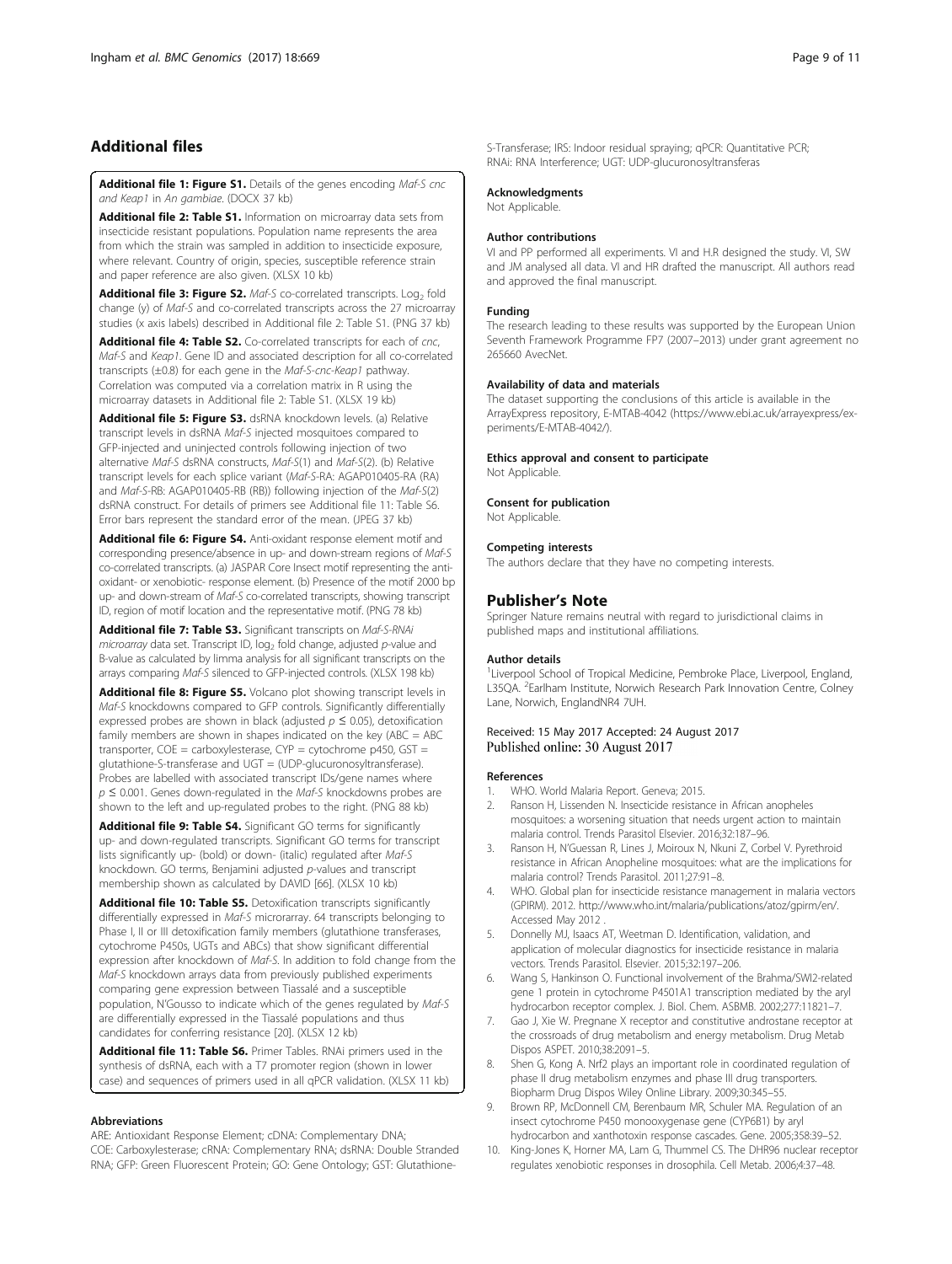- <span id="page-9-0"></span>11. Misra JR, Horner MA, Lam G, Thummel CS. Transcriptional regulation of xenobiotic detoxification in drosophila. Genes Dev. 2011;25:1796–806.
- 12. Misra JR, Lam G, Thummel CS. Constitutive activation of the Nrf2/Keap1 pathway in insecticide-resistant strains of drosophila. Insect Biochem Mol Biol. 2013;43:1116–24.
- 13. Peng T, Pan Y, Gao X, Xi J, Zhang L, Yang C, et al. Cytochrome P450 CYP6DA2 regulated by cap 'n'collar isoform C (CncC) is associated with gossypol tolerance in Aphis Gossypii glover. Insect Mol Biol Wiley Online Library. 2016;25:450–9.
- 14. Kalsi M, Palli SR. Transcription factors, CncC and Maf, regulate expression of CYP6BQ genes responsible for deltamethrin resistance in Tribolium Castaneum. Insect Biochem Mol Biol Elsevier. 2015;65:47–56.
- 15. Kalsi M, Palli SR. Transcription factor cap n collar C regulates multiple cytochrome P450 genes conferring adaptation to potato plant allelochemicals and resistance to imidacloprid in Leptinotarsa Decemlineata (say). Insect Biochem. Mol. Biol. Elsevier. 2017;83:1–12.
- 16. Veraksa A, McGinnis N, Li X, Mohler J, McGinnis W. Cap 'n'collar B cooperates with a small Maf subunit to specify pharyngeal development and suppress deformed homeotic function in the drosophila head. Development. 2000;127:4023–37.
- 17. Fontenille D, Simard F. Unravelling complexities in human malaria transmission dynamics in Africa through a comprehensive knowledge of vector populations. Comp Immunol Microbiol Infect Dis Elsevier. 2004;27:357–75.
- 18. Hemingway J, Vontas J, Poupardin R, Raman J, Lines J, Schwabe C, et al. Country-level operational implementation of the global plan for insecticide resistance management. Proc Natl Acad Sci. 2013;110:9397–402.
- 19. Jones CM, Haji KA, Khatib BO, Bagi J, Mcha J, Devine GJ, et al. The dynamics of pyrethroid resistance in anopheles arabiensis from Zanzibar and an assessment of the underlying genetic basis. Parasit Vectors. 2013;6:343.
- 20. Toé KH, N'Falé S, Dabiré RK, Ranson H, Jones CM. The recent escalation in strength of pyrethroid resistance in anopheles coluzzi in West Africa is linked to increased expression of multiple gene families. BMC Genomics. 2015;16:146.
- 21. Abdalla H, Wilding CS, Nardini L, Pignatelli P, Koekemoer LL, Ranson H, et al. Insecticide resistance in anopheles arabiensis in Sudan: temporal trends and underlying mechanisms. Parasit Vectors. 2014;7:213.
- 22. Mawejje HD, Wilding CS, Rippon EJ, Hughes A, Weetman D, Donnelly MJ. Insecticide resistance monitoring of field-collected Anopheles Gambiae sl populations from Jinja, eastern Uganda, identifies high levels of pyrethroid resistance. Med Vet Entomol Wiley Online Library. 2013;27:276–83.
- 23. Mitchell SN, Stevenson BJ, Müller P, Wilding CS, Egyir-Yawson A, Field SG, et al. Identification and validation of a gene causing cross-resistance between insecticide classes in Anopheles Gambiae from Ghana. Proc Natl Acad Sci. 2012;109:6147–52.
- 24. Müller P, Warr E, Stevenson BJ, Pignatelli PM, Morgan JC, Steven A, et al. Fieldcaught Permethrin-resistant Anopheles Gambiae overexpress CYP6P3, a P450 that metabolises pyrethroids. PLoS Genet. 2008;4:e1000286.
- 25. Ranson H, Cornel AJ, Fournier D, Vaughan A, Collins FH, Hemingway J. Cloning and localization of a glutathione S-transferase class I gene from Anopheles Gambiae. J Biol Chem ASBMB. 1997;272:5464–8.
- 26. Stevenson BJ, Bibby J, Pignatelli P, Muangnoicharoen S, O'Neill PM, Lian L-Y, et al. Cytochrome P450 6M2 from the malaria vector Anopheles Gambiae metabolizes pyrethroids: sequential metabolism of deltamethrin revealed. Insect Biochem. Mol. Biol. Elsevier. 2011;41:492–502.
- 27. Smyth GK. Linear models and empirical bayes methods for assessing differential expression in microarray experiments. Stat Appl Genet Mol Biol. 2004;3:3.
- 28. MacCallum RM, Redmond SN, Christophides GK. An expression map for Anopheles Gambiae. BMC Genomics. 2011;12:620.
- 29. Nioi P, McMahon M, Ken I, Yamamoto M, Hayes JD. Identification of a novel Nrf2-regulated antioxidant response element (ARE) in the mouse NAD (P) H: quinone oxidoreductase 1 gene: reassessment of the ARE consensus sequence. Biochem J. 2003;374:337–48.
- 30. Sykiotis GP, Bohmann D. Keap1/Nrf2 signaling regulates oxidative stress tolerance and lifespan in drosophila. Dev Cell Elsevier. 2008;14:76–85.
- 31. Mathelier A, Fornes O, Arenillas DJ, Chen C, Denay G, Lee J, et al. JASPAR 2016: a major expansion and update of the open-access database of transcription factor binding profiles. Nucleic Acids Res Oxford Univ Press. 2015;44:D110–5.
- 32. Shannon P, Shannon MP, RUnit S, biocViews GenomicSequence M. Package 'MotifDb'. 2013;
- 33. Kwak M-K, Itoh K, Yamamoto M, Kensler TW. Enhanced expression of the transcription factor Nrf2 by cancer chemopreventive agents: role of antioxidant response element-like sequences in the nrf2 promoter. Mol Cell Biol Am Soc Microbiol. 2002;22:2883–92.
- 34. Katsuoka F, Motohashi H, Engel JD, Yamamoto M. Nrf2 transcriptionally activates the MafG gene through an antioxidant response element. J. Biol. Chem. ASBMB. 2005;280:4483–90.
- 35. Edi CV, Benjamin KG, Jones CM, Weetman D, Ranson H. Multiple-insecticide resistance in Anopheles Gambiae mosquitoes, southern Côte d'Ivoire. Emerg. Infect. Dis. 2012;18:1508–11.
- 36. Ingham VA, Jones CM, Pignatelli P, Balabanidou V, Vontas J, Wagstaff SC, et al. Dissecting the organ specificity of insecticide resistance candidate genes in Anopheles Gambiae: known and novel candidate genes. BMC Genomics. 2014;15:1018.
- 37. Chung H, Sztal T, Pasricha S, Sridhar M, Batterham P, Daborn PJ. Characterization of Drosophila Melanogaster cytochrome P450 genes. Proc Natl Acad Sci National Acad Sciences. 2009;106:5731–6.
- 38. Main BJ, Lee Y, Collier TC, Norris LC, Brisco K, Fofana A, et al. Complex Genome Evolution in A coluzzii associated with increased insecticide usage in Mali. Mol Ecol. 2015;20:5145–57.
- 39. World Health Organization. Test procedures for insecticide resistance monitoring in malaria vector mosquitoes. WHO; 2013;
- 40. Liu N, Li M, Gong Y, Liu F, Li T. Cytochrome p450s–their expression, regulation, and role in insecticide resistance. Pestic Biochem Physiol Elsevier. 2015;120:77–81.
- 41. Puinean AM, Foster SP, Oliphant L, Denholm I, Field LM, Millar NS, et al. Amplification of a cytochrome P450 gene is associated with resistance to neonicotinoid insecticides in the aphid Myzus Persicae. PLoS Genet. 2010;6:e1000999.
- 42. Harrop TWR, Sztal T, Lumb C, Good RT, Daborn PJ, Batterham P, et al. Evolutionary changes in gene expression, coding sequence and copynumber at the cyp6g1 locus contribute to resistance to multiple insecticides in drosophila. PLoS One. 2014;9:e84879.
- 43. Rahman MM, Sykiotis GP, Nishimura M, Bodmer R, Bohmann D. Declining signal dependence of Nrf2-MafS-regulated gene expression correlates with aging phenotypes. Aging Cell Wiley Online Library. 2013;12:554–62.
- 44. Baker DA, Nolan T, Fischer B, Pinder A, Crisanti A, Russell S. A comprehensive gene expression atlas of sex-and tissue-specificity in the malaria vector. Anopheles gambiae BMC Genomics. 2011;12:296.
- 45. Lycett GJ, McLaughlin LA, Ranson H, Hemingway J, Kafatos FC, Loukeris TG, et al. Anopheles Gambiae P450 reductase is highly expressed in oenocytes and in vivo knockdown increases permethrin susceptibility. Insect Mol. Biol. Wiley Online Library. 2006;15:321–7.
- 46. Edi CAV, Koudou BG, Bellai L, Adja AM, Chouaibou M, Bonfoh B, et al. Longterm trends in Anopheles Gambiae insecticide resistance in Côte d'Ivoire. Parasit Vectors. 2014;7:500.
- 47. Karim MR, Taniguchi H, Kobayashi A. Constitutive activation of drosophila CncC transcription factor reduces lipid formation in the fat body. Biochem Biophys Res Commun Elsevier. 2015;463:693–8.
- 48. Sykiotis GP, Bohmann D. Stress-activated cap'n'collar transcription factors in aging and human disease. Sci. Signal. 2010:3:re3.
- 49. Deng H, Kerppola TK. Regulation of drosophila metamorphosis by xenobiotic response regulators. PLoS Genet. 2013;9:e1003263.
- 50. Anand A, Crone EJ, Zera AJ. Tissue and stage-specific juvenile hormone esterase (JHE) and epoxide hydrolase (JHEH) enzyme activities and Jhe transcript abundance in lines of the cricket Gryllus Assimilis artificially selected for plasma JHE activity: implications for JHE microevolut. J Insect Physiol Elsevier. 2008;54:1323–31.
- 51. Wheelock CE, Shan G, Ottea J. Overview of carboxylesterases and their role in the metabolism of insecticides. J Pestic Sci Pesticide Science Society of Japan. 2005;30:75–83.
- 52. Edi CV, Djogbénou L, Jenkins AM, Regna K, Muskavitch MAT, Poupardin R, et al. CYP6 P450 enzymes and ACE-1 duplication produce extreme and multiple insecticide resistance in the malaria mosquito Anopheles Gambiae. PLoS Genet. 2014;10:e1004236.
- 53. Voice MW, Kaaz AW, Peet CF, Paine MJ. Recombinant CYP6M2 inhibition by insecticides recommended by WHO for indoor residual spraying against malaria vectors. Drug Metab Rev. 2015;44:56–7.
- 54. Ranson H, Claudianos C, Ortelli F, Abgrall C, Hemingway J, Sharakhova M V, et al. Evolution of supergene families associated with insecticide resistance.